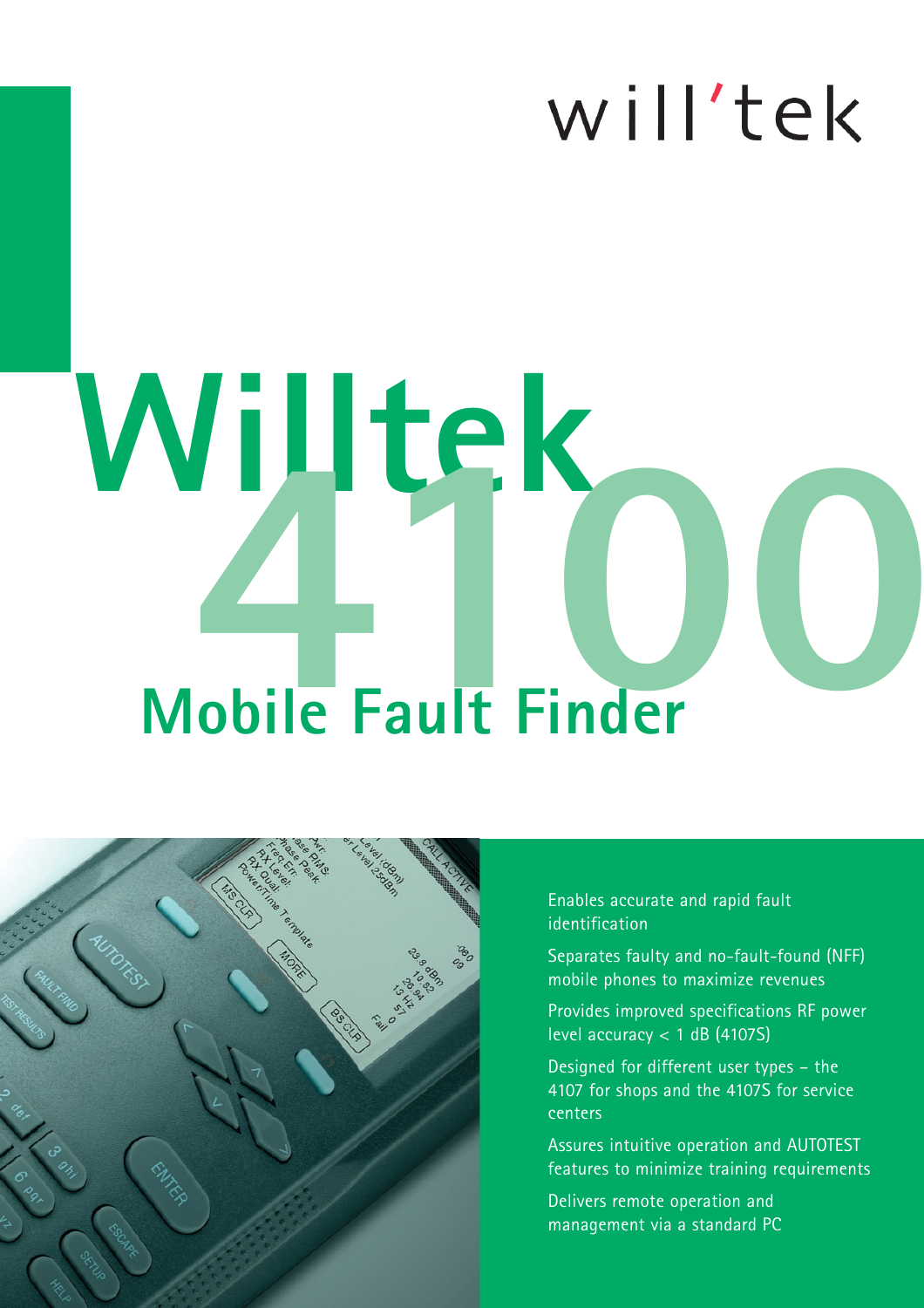# **Fast and accurate testing for GSM mobiles**

One of the most frustrating challenges facing shops and low-level service centers is the lack of a system for separating faulty handsets from those that are functioning correctly. When customers complain about a suspected faulty handset, companies cannot be sure that the mobile phone is to blame. A network service or coverage problem, or a faulty antenna could also be responsible.

The Willtek 4100 Series for mobile phone testing enables shops and service centers to identify faulty and no-fault-found (NFF) mobiles in just a few seconds. It allows users with minimalskills to achieve a simple PASS/FAIL decision on a handset under test. There are many advantages to this simple, portable tester. The 4100 Series reduces the amount of phones that have to be returned to the manufacturer and minimizes the resources needed to resolve a customer complaint, ensuring the fastest turnaround from unhappy to satisfied customer. The tester also encourages an organization´s customers to wait in the shop while testing is taking place, thus positively enhancing mobile consumables and accessories revenues.

## **Enables accurate and rapid testing**

The Willtek 4100 Series quickly tests mobile handsets received by point of-sale, service and repair depots. It provides two standard operating modes: AUTOTEST for fast PASS or FAIL results and FAULT FIND for troubleshooting mobiles. In AUTOTEST mode, the 4100 Series enables users to store pre-attenuation values for up to 50 different manufacturers´ mobile phones. This makes automated testing of a wide range of handsets straight forward without sacrificing test accuracy. The AUTOTEST mode also provides a comprehensive reporting capability that compares the mobile's performance against expected operating parameters.

In the second mode, FAULT FIND, the technician can simulate live network situations, such as a call from the mobile station, call from the base station or a handover. This provides troubleshooting features in a low-risk, simulated network, which accurately reflects the actual operating environment in which the handset is used.

## **Provides improved specifications**

The 4100 Series tester delivers RF power level accuracy < 1 dB (4107S) and can perform standard GSM tests in synchronous and asynchronous modes.

It also supports triple-band testing, so it can be used with different types of mobile phones – GSM 900, GSM 1800 and GSM 1900. While the tester provides a fast way of isolating faulty and NFF handsets, it is also a capable first check tester within low level service centers. It can perform manufacturer-provided filter tests, including an option for phone swapping, without disrupting test productivity.



The GSM Phone Checker Software allows for easy AUTOTESTs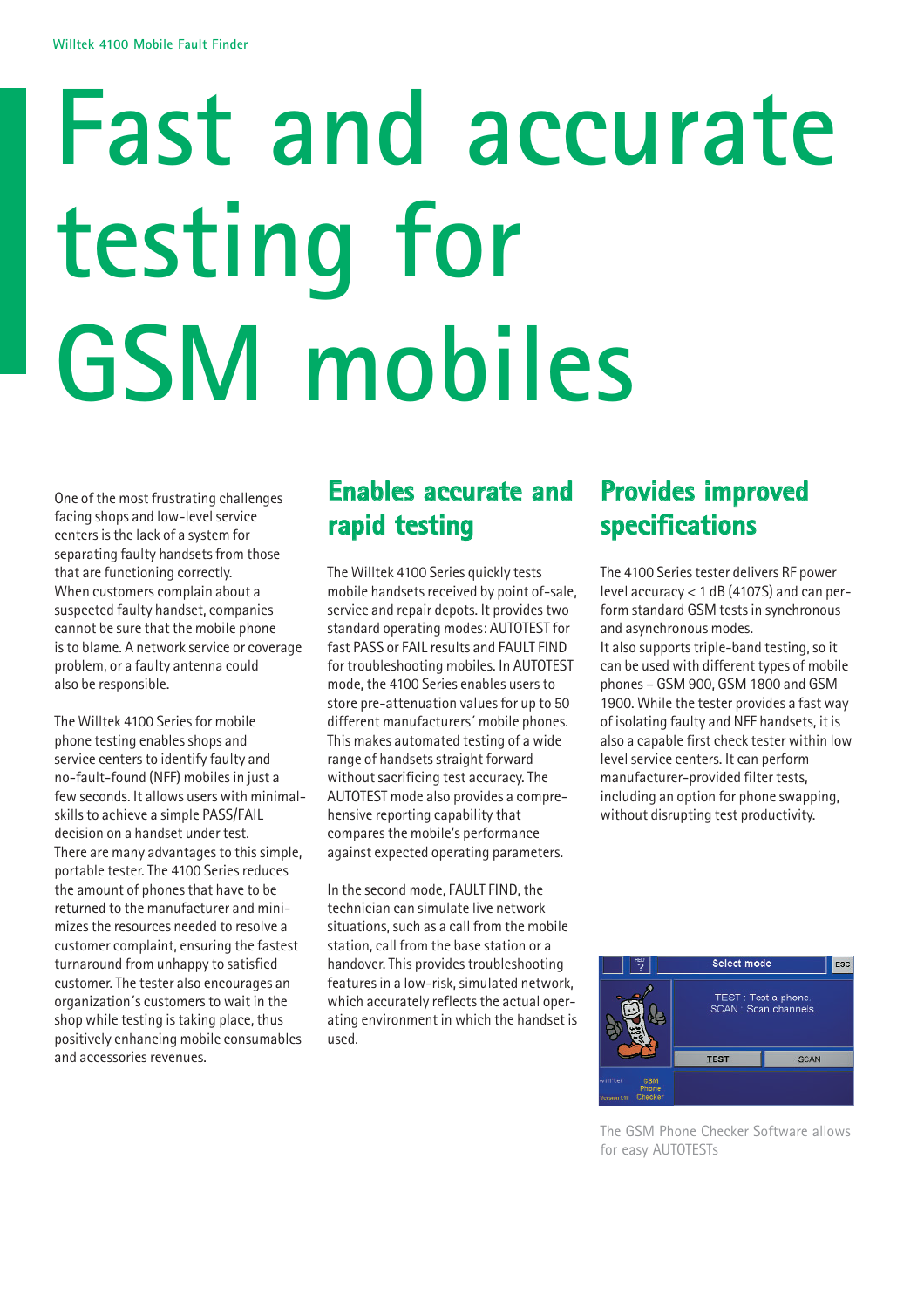The Willtek 4100 Series tester supports GSM 900/1800/1900, dual-band and triple-band key measurements:

- RX level
- RX qual
- Asynchronous mode (4107S)
- MS power
- BER/FER
- MS sensitivity
- Phase error
- Frequency error
- Burst shape
- Burst length
- Burst edge failure indicator (4107S)



Fast and accurate testing of mobiles at the retail counter enhances customer confidence and loyalty

## **Designed for different user types**

The 4100 Series comes in two versions: the 4107 is targeted at point-of-sale or filter testing; the 4107S is dedicated to service centers and repair depots. The 4107S comes with improved power level accuracy of 1.0 dB, compared to the 4107, which has an accuracy level of 1.5 dB. It provides a burst edge failure indicator, asynchronous test mode and remote control operation.

Using the built-in asynchronous mode, technicians can tune or align mobile phones while running a test to meet handset specifications and simultaneously transmitting continuously GMSK modulated bursts. Failures detected in the power/time template can now be displayed with the burst edge failure indicator. With this feature, errors can be identified during burst rising, constant power or falling time periods.

All measured data can be easily uploaded to a PC for trend analysis, warranty claims or to record test results and statistics. This means that the service process can be conducted and controlled centrally. Test data can then be matched to the phone, customer and billing information.

With its remote control capability, the Willtek 4107S can be managed via a PC using the SCPI command set. This supports special test routines or interactive programs for use with a PC. It is also possible to write user-defined test sequences that, for example, cover the full range of GSM channels.